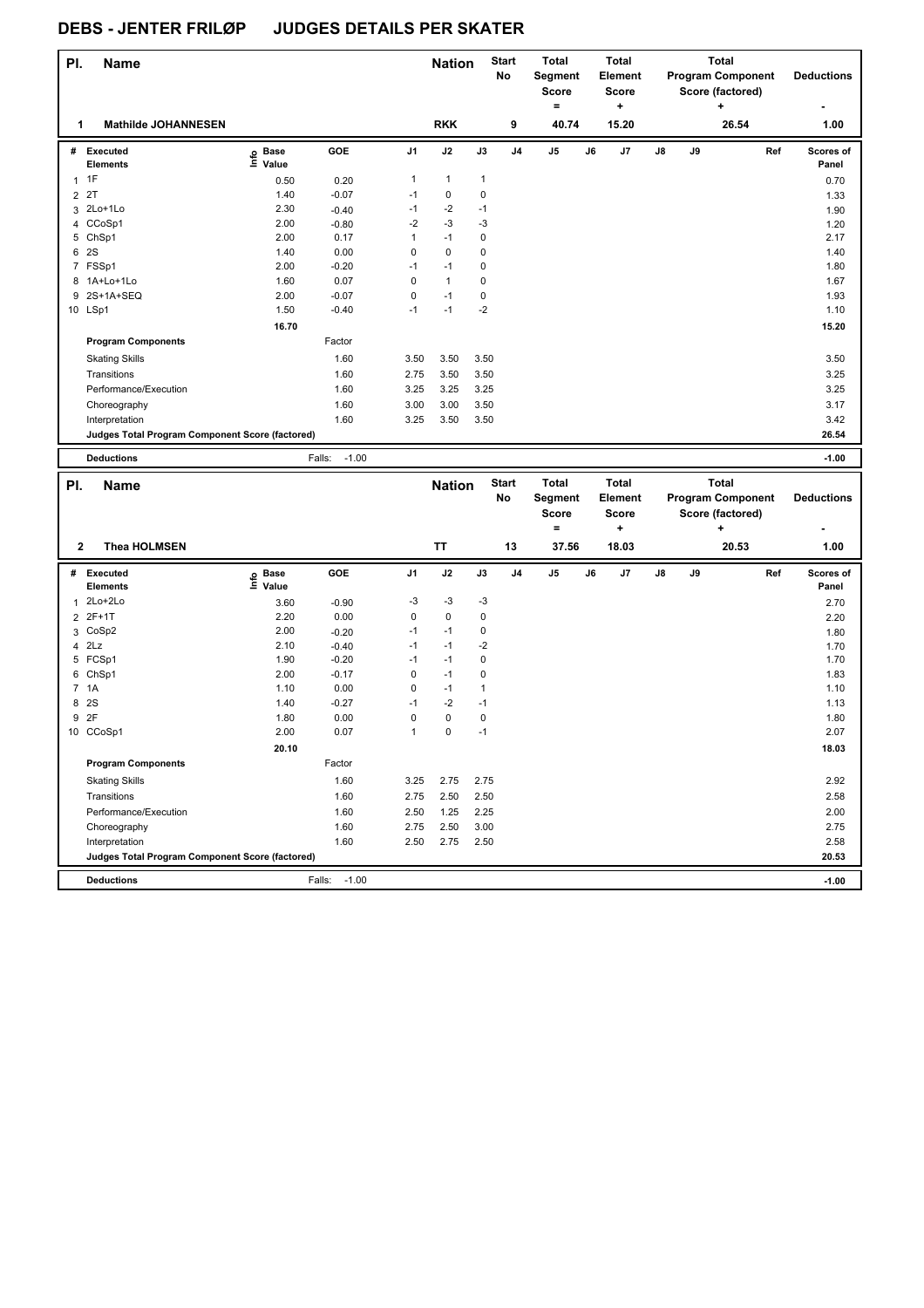| PI.          | <b>Name</b>                                     |                            |                   |                | <b>Nation</b> |              | <b>Start</b><br>No | <b>Total</b><br>Segment<br><b>Score</b><br>۰ |    | <b>Total</b><br>Element<br><b>Score</b><br>÷ |    |    | <b>Total</b><br><b>Program Component</b><br>Score (factored)<br>÷ | <b>Deductions</b>  |
|--------------|-------------------------------------------------|----------------------------|-------------------|----------------|---------------|--------------|--------------------|----------------------------------------------|----|----------------------------------------------|----|----|-------------------------------------------------------------------|--------------------|
| 3            | <b>Nora E. BACHER</b>                           |                            |                   |                | <b>AKK</b>    |              | 10                 | 37.51                                        |    | 15.97                                        |    |    | 22.54                                                             | 1.00               |
| #            | Executed<br><b>Elements</b>                     | <b>Base</b><br>١m<br>Value | GOE               | J <sub>1</sub> | J2            | J3           | J <sub>4</sub>     | J <sub>5</sub>                               | J6 | J7                                           | J8 | J9 | Ref                                                               | Scores of<br>Panel |
| $\mathbf{1}$ | 2T                                              | 1.40                       | $-0.60$           | $-3$           | $-3$          | $-3$         |                    |                                              |    |                                              |    |    |                                                                   | 0.80               |
|              | 2 2Lz+1T                                        | 2.50                       | $-0.40$           | $-1$           | $-2$          | $-1$         |                    |                                              |    |                                              |    |    |                                                                   | 2.10               |
|              | 3 FCSp1                                         | 1.90                       | $-0.70$           | $-2$           | $-3$          | $-2$         |                    |                                              |    |                                              |    |    |                                                                   | 1.20               |
| 4            | 2Lo<                                            | 1.30                       | $-0.40$           | $-1$           | $-2$          | $-1$         |                    |                                              |    |                                              |    |    |                                                                   | 0.90               |
| 5            | $2S+1T$                                         | 1.80                       | $-0.07$           | 0              | $-1$          | 0            |                    |                                              |    |                                              |    |    |                                                                   | 1.73               |
| 6            | ChSp1                                           | 2.00                       | 0.67              | 0              | $\mathbf{1}$  | $\mathbf{1}$ |                    |                                              |    |                                              |    |    |                                                                   | 2.67               |
|              | 7 LSp1                                          | 1.50                       | $-0.30$           | $-1$           | $-1$          | $-1$         |                    |                                              |    |                                              |    |    |                                                                   | 1.20               |
| 8            | 2F                                              | 1.80                       | $-0.60$           | $-1$           | $-3$          | $-2$         |                    |                                              |    |                                              |    |    |                                                                   | 1.20               |
| 9            | 1A                                              | 1.10                       | 0.07              | 1              | 0             | 0            |                    |                                              |    |                                              |    |    |                                                                   | 1.17               |
| 10           | CCoSp3                                          | 3.00                       | 0.00              | 0              | 0             | $\mathbf 0$  |                    |                                              |    |                                              |    |    |                                                                   | 3.00               |
|              |                                                 | 18.30                      |                   |                |               |              |                    |                                              |    |                                              |    |    |                                                                   | 15.97              |
|              | <b>Program Components</b>                       |                            | Factor            |                |               |              |                    |                                              |    |                                              |    |    |                                                                   |                    |
|              | <b>Skating Skills</b>                           |                            | 1.60              | 2.75           | 2.75          | 2.75         |                    |                                              |    |                                              |    |    |                                                                   | 2.75               |
|              | Transitions                                     |                            | 1.60              | 3.00           | 3.00          | 2.75         |                    |                                              |    |                                              |    |    |                                                                   | 2.92               |
|              | Performance/Execution                           |                            | 1.60              | 2.75           | 3.25          | 2.75         |                    |                                              |    |                                              |    |    |                                                                   | 2.92               |
|              | Choreography                                    |                            | 1.60              | 3.25           | 2.50          | 2.00         |                    |                                              |    |                                              |    |    |                                                                   | 2.58               |
|              | Interpretation                                  |                            | 1.60              | 2.75           | 3.00          | 3.00         |                    |                                              |    |                                              |    |    |                                                                   | 2.92               |
|              | Judges Total Program Component Score (factored) |                            |                   |                |               |              |                    |                                              |    |                                              |    |    |                                                                   | 22.54              |
|              | <b>Deductions</b>                               |                            | $-1.00$<br>Falls: |                |               |              |                    |                                              |    |                                              |    |    |                                                                   | $-1.00$            |

< Under-rotated jump

| PI.            | <b>Name</b>                                     |                              |                   |                | <b>Nation</b>            |              | <b>Start</b><br><b>No</b> | <b>Total</b><br>Segment<br><b>Score</b><br>۰ |    | <b>Total</b><br>Element<br><b>Score</b><br>÷ |               |    | <b>Total</b><br><b>Program Component</b><br>Score (factored)<br>÷ |     | <b>Deductions</b>  |
|----------------|-------------------------------------------------|------------------------------|-------------------|----------------|--------------------------|--------------|---------------------------|----------------------------------------------|----|----------------------------------------------|---------------|----|-------------------------------------------------------------------|-----|--------------------|
| 4              | <b>Stine T. KARLSEN</b>                         |                              |                   |                | <b>RKK</b>               |              | 11                        | 35.17                                        |    | 14.96                                        |               |    | 21.21                                                             |     | 1.00               |
| #              | Executed<br><b>Elements</b>                     | <b>Base</b><br>١rfo<br>Value | GOE               | J <sub>1</sub> | J2                       | J3           | J <sub>4</sub>            | J <sub>5</sub>                               | J6 | J7                                           | $\mathsf{J}8$ | J9 |                                                                   | Ref | Scores of<br>Panel |
|                | 1 1A+1Lo+1Lo                                    | 2.10                         | 0.07              | 0              | $\mathbf 0$              | $\mathbf{1}$ |                           |                                              |    |                                              |               |    |                                                                   |     | 2.17               |
| $\overline{2}$ | 2Lo                                             | 1.80                         | $-0.30$           | $-1$           | $-1$                     | $-1$         |                           |                                              |    |                                              |               |    |                                                                   |     | 1.50               |
| 3              | CCoSp2                                          | 2.50                         | 0.17              | 0              | $\mathbf{1}$             | 0            |                           |                                              |    |                                              |               |    |                                                                   |     | 2.67               |
| 4              | $2S+1T$                                         | 1.80                         | 0.00              | 0              | $\mathbf 0$              | $\mathbf 0$  |                           |                                              |    |                                              |               |    |                                                                   |     | 1.80               |
|                | 5 FCSp1                                         | 1.90                         | $-0.40$           | $-1$           | $-1$                     | $-2$         |                           |                                              |    |                                              |               |    |                                                                   |     | 1.50               |
| 6              | 2S                                              | 1.40                         | 0.00              | 0              | $\mathbf 0$              | $\mathbf 0$  |                           |                                              |    |                                              |               |    |                                                                   |     | 1.40               |
| 7              | chsp0                                           | 0.00                         | 0.00              | ٠              | $\overline{\phantom{a}}$ |              |                           |                                              |    |                                              |               |    |                                                                   |     | 0.00               |
|                | 8 2T                                            | 1.40                         | $-0.07$           | 0              | $-1$                     | 0            |                           |                                              |    |                                              |               |    |                                                                   |     | 1.33               |
| 9              | 1A+1A+SEQ                                       | 1.76                         | $-0.07$           | 0              | 0                        | $-1$         |                           |                                              |    |                                              |               |    |                                                                   |     | 1.69               |
|                | 10 LSp1                                         | 1.50                         | $-0.60$           | $-2$           | $-3$                     | $-1$         |                           |                                              |    |                                              |               |    |                                                                   |     | 0.90               |
|                |                                                 | 16.16                        |                   |                |                          |              |                           |                                              |    |                                              |               |    |                                                                   |     | 14.96              |
|                | <b>Program Components</b>                       |                              | Factor            |                |                          |              |                           |                                              |    |                                              |               |    |                                                                   |     |                    |
|                | <b>Skating Skills</b>                           |                              | 1.60              | 2.75           | 3.00                     | 2.50         |                           |                                              |    |                                              |               |    |                                                                   |     | 2.75               |
|                | Transitions                                     |                              | 1.60              | 3.00           | 3.00                     | 2.00         |                           |                                              |    |                                              |               |    |                                                                   |     | 2.67               |
|                | Performance/Execution                           |                              | 1.60              | 3.25           | 2.75                     | 2.00         |                           |                                              |    |                                              |               |    |                                                                   |     | 2.67               |
|                | Choreography                                    |                              | 1.60              | 2.75           | 2.75                     | 2.50         |                           |                                              |    |                                              |               |    |                                                                   |     | 2.67               |
|                | Interpretation                                  |                              | 1.60              | 2.75           | 2.75                     | 2.00         |                           |                                              |    |                                              |               |    |                                                                   |     | 2.50               |
|                | Judges Total Program Component Score (factored) |                              |                   |                |                          |              |                           |                                              |    |                                              |               |    |                                                                   |     | 21.21              |
|                | <b>Deductions</b>                               |                              | $-1.00$<br>Falls: |                |                          |              |                           |                                              |    |                                              |               |    |                                                                   |     | $-1.00$            |
|                |                                                 |                              |                   |                |                          |              |                           |                                              |    |                                              |               |    |                                                                   |     |                    |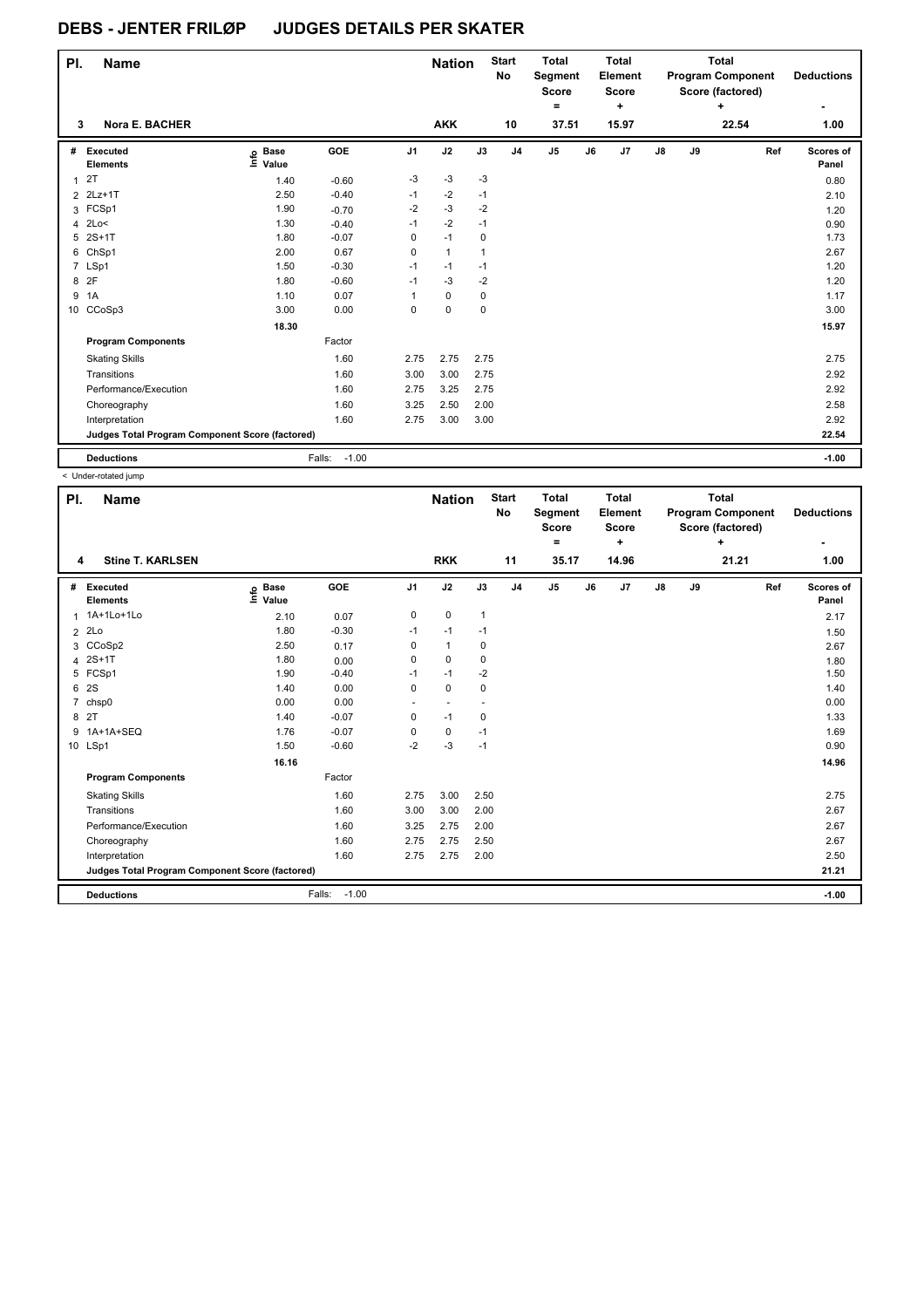| PI.            | <b>Name</b>                                     |                            |                   |                          | <b>Nation</b>            |        | <b>Start</b><br>No | <b>Total</b><br>Segment<br><b>Score</b><br>$\equiv$ |    | <b>Total</b><br>Element<br><b>Score</b><br>÷ |    |    | Total<br><b>Program Component</b><br>Score (factored)<br>٠ | <b>Deductions</b>  |
|----------------|-------------------------------------------------|----------------------------|-------------------|--------------------------|--------------------------|--------|--------------------|-----------------------------------------------------|----|----------------------------------------------|----|----|------------------------------------------------------------|--------------------|
| 5              | <b>Mala G. HANDELAND</b>                        |                            |                   |                          | <b>AKK</b>               |        | 5                  | 35.12                                               |    | 13.46                                        |    |    | 22.66                                                      | 1.00               |
| #              | Executed<br><b>Elements</b>                     | <b>Base</b><br>١m<br>Value | GOE               | J <sub>1</sub>           | J2                       | J3     | J <sub>4</sub>     | J <sub>5</sub>                                      | J6 | J <sub>7</sub>                               | J8 | J9 | Ref                                                        | Scores of<br>Panel |
| $\mathbf{1}$   | 1F                                              | 0.50                       | 0.00              | 0                        | $\mathbf 0$              | 0      |                    |                                                     |    |                                              |    |    |                                                            | 0.50               |
| $\overline{2}$ | 2T                                              | 1.40                       | 0.00              | 0                        | $\mathbf 0$              | 0      |                    |                                                     |    |                                              |    |    |                                                            | 1.40               |
| 3              | 2S+2T<                                          | 2.40                       | $-0.27$           | $-1$                     | $-2$                     | $-1$   |                    |                                                     |    |                                              |    |    |                                                            | 2.13               |
|                | 4 1A+1T+1Lo                                     | 2.00                       | 0.00              | 0                        | $\mathbf 0$              | 0      |                    |                                                     |    |                                              |    |    |                                                            | 2.00               |
| 5              | CCoSp2                                          | 2.50                       | $-0.30$           | $-1$                     | $-1$                     | $-1$   |                    |                                                     |    |                                              |    |    |                                                            | 2.20               |
| 6              | ChSp1                                           | 2.00                       | 0.00              | 1                        | $-2$                     | 0      |                    |                                                     |    |                                              |    |    |                                                            | 2.00               |
| $\overline{7}$ | 2Lo                                             | 1.80                       | $-0.90$           | $-3$                     | $-3$                     | $-3$   |                    |                                                     |    |                                              |    |    |                                                            | 0.90               |
| 8              | 2S                                              | 1.40                       | $-0.27$           | $-1$                     | $-2$                     | $-1$   |                    |                                                     |    |                                              |    |    |                                                            | 1.13               |
| 9              | FCSp0                                           | 0.00                       | 0.00              | $\overline{\phantom{a}}$ | $\overline{\phantom{a}}$ | $\sim$ |                    |                                                     |    |                                              |    |    |                                                            | 0.00               |
|                | 10 LSp1                                         | 1.50                       | $-0.30$           | $-1$                     | $-1$                     | $-1$   |                    |                                                     |    |                                              |    |    |                                                            | 1.20               |
|                |                                                 | 15.50                      |                   |                          |                          |        |                    |                                                     |    |                                              |    |    |                                                            | 13.46              |
|                | <b>Program Components</b>                       |                            | Factor            |                          |                          |        |                    |                                                     |    |                                              |    |    |                                                            |                    |
|                | <b>Skating Skills</b>                           |                            | 1.60              | 2.75                     | 2.75                     | 2.75   |                    |                                                     |    |                                              |    |    |                                                            | 2.75               |
|                | Transitions                                     |                            | 1.60              | 3.00                     | 3.00                     | 2.50   |                    |                                                     |    |                                              |    |    |                                                            | 2.83               |
|                | Performance/Execution                           |                            | 1.60              | 2.50                     | 3.25                     | 2.50   |                    |                                                     |    |                                              |    |    |                                                            | 2.75               |
|                | Choreography                                    |                            | 1.60              | 3.00                     | 3.00                     | 3.00   |                    |                                                     |    |                                              |    |    |                                                            | 3.00               |
|                | Interpretation                                  |                            | 1.60              | 2.75                     | 2.75                     | 3.00   |                    |                                                     |    |                                              |    |    |                                                            | 2.83               |
|                | Judges Total Program Component Score (factored) |                            |                   |                          |                          |        |                    |                                                     |    |                                              |    |    |                                                            | 22.66              |
|                | <b>Deductions</b>                               |                            | $-1.00$<br>Falls: |                          |                          |        |                    |                                                     |    |                                              |    |    |                                                            | $-1.00$            |

< Under-rotated jump

| PI. | <b>Name</b>                                     |                              |         |                | <b>Nation</b> |              | <b>Start</b><br>No | <b>Total</b><br>Segment<br><b>Score</b><br>۰ |    | <b>Total</b><br>Element<br><b>Score</b><br>٠ |               |    | <b>Total</b><br><b>Program Component</b><br>Score (factored)<br>÷ |     | <b>Deductions</b>  |
|-----|-------------------------------------------------|------------------------------|---------|----------------|---------------|--------------|--------------------|----------------------------------------------|----|----------------------------------------------|---------------|----|-------------------------------------------------------------------|-----|--------------------|
| 6   | Oda B. BRUNE                                    |                              |         |                | <b>BKK</b>    |              | 12                 | 34.11                                        |    | 13.71                                        |               |    | 20.40                                                             |     | 0.00               |
| #   | Executed<br><b>Elements</b>                     | <b>Base</b><br>١mfo<br>Value | GOE     | J <sub>1</sub> | J2            | J3           | J <sub>4</sub>     | J5                                           | J6 | J7                                           | $\mathsf{J}8$ | J9 |                                                                   | Ref | Scores of<br>Panel |
| 1   | ChSp1                                           | 2.00                         | 0.67    | 1              | $\mathbf 0$   | $\mathbf{1}$ |                    |                                              |    |                                              |               |    |                                                                   |     | 2.67               |
|     | 2 FSSp1                                         | 2.00                         | $-0.50$ | $-2$           | $-2$          | $-1$         |                    |                                              |    |                                              |               |    |                                                                   |     | 1.50               |
|     | $3 \quad 2T <$                                  | 1.00                         | $-0.60$ | $-3$           | $-3$          | $-3$         |                    |                                              |    |                                              |               |    |                                                                   |     | 0.40               |
|     | 4 $1S+2T<$                                      | 1.40                         | $-0.60$ | $-3$           | $-3$          | -3           |                    |                                              |    |                                              |               |    |                                                                   |     | 0.80               |
|     | 5 2Lo<<                                         | 0.50                         | $-0.30$ | $-3$           | $-3$          | $-3$         |                    |                                              |    |                                              |               |    |                                                                   |     | 0.20               |
|     | 6 CSSp1                                         | 1.90                         | $-0.10$ | 0              | $-1$          | 0            |                    |                                              |    |                                              |               |    |                                                                   |     | 1.80               |
|     | 7 1A                                            | 1.10                         | $-0.13$ | $-1$           | $-1$          | 0            |                    |                                              |    |                                              |               |    |                                                                   |     | 0.97               |
|     | 8 2S+1Lo                                        | 1.90                         | $-0.40$ | $-2$           | $-2$          | $-2$         |                    |                                              |    |                                              |               |    |                                                                   |     | 1.50               |
| 9   | 1F                                              | 0.50                         | $-0.03$ | 0              | $-1$          | 0            |                    |                                              |    |                                              |               |    |                                                                   |     | 0.47               |
|     | 10 CCoSp4                                       | 3.50                         | $-0.10$ | 0              | $\mathbf 0$   | $-1$         |                    |                                              |    |                                              |               |    |                                                                   |     | 3.40               |
|     |                                                 | 15.80                        |         |                |               |              |                    |                                              |    |                                              |               |    |                                                                   |     | 13.71              |
|     | <b>Program Components</b>                       |                              | Factor  |                |               |              |                    |                                              |    |                                              |               |    |                                                                   |     |                    |
|     | <b>Skating Skills</b>                           |                              | 1.60    | 2.75           | 2.50          | 2.75         |                    |                                              |    |                                              |               |    |                                                                   |     | 2.67               |
|     | Transitions                                     |                              | 1.60    | 3.00           | 2.50          | 2.75         |                    |                                              |    |                                              |               |    |                                                                   |     | 2.75               |
|     | Performance/Execution                           |                              | 1.60    | 1.75           | 2.25          | 2.00         |                    |                                              |    |                                              |               |    |                                                                   |     | 2.00               |
|     | Choreography                                    |                              | 1.60    | 2.75           | 2.50          | 3.00         |                    |                                              |    |                                              |               |    |                                                                   |     | 2.75               |
|     | Interpretation                                  |                              | 1.60    | 2.50           | 2.75          | 2.50         |                    |                                              |    |                                              |               |    |                                                                   |     | 2.58               |
|     | Judges Total Program Component Score (factored) |                              |         |                |               |              |                    |                                              |    |                                              |               |    |                                                                   |     | 20.40              |
|     | <b>Deductions</b>                               |                              |         |                |               |              |                    |                                              |    |                                              |               |    |                                                                   |     | 0.00               |
|     | Lindor retated iumn - 22 Deuroraded iumn        |                              |         |                |               |              |                    |                                              |    |                                              |               |    |                                                                   |     |                    |

< Under-rotated jump << Downgraded jump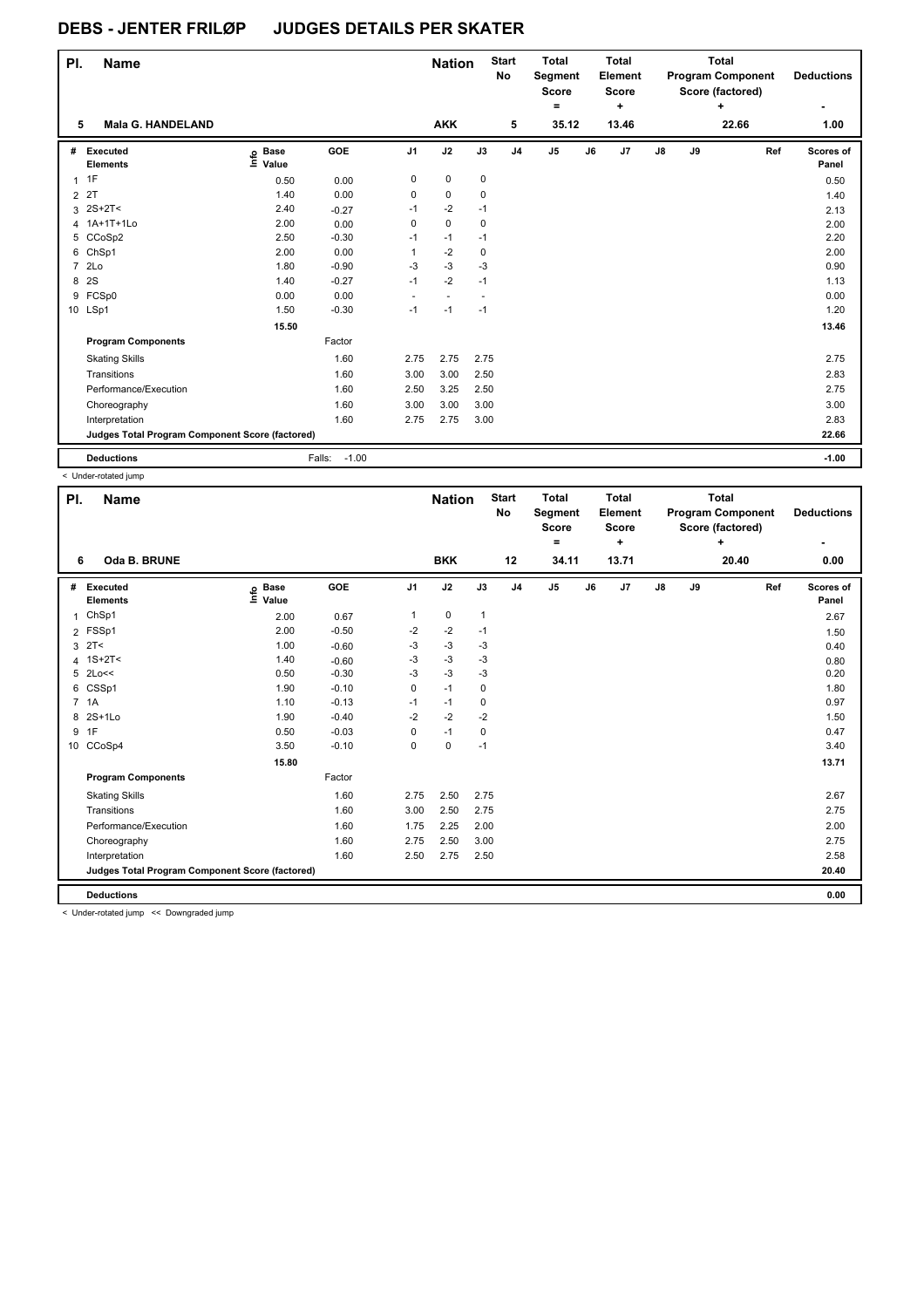| PI.            | Name                                            |                              |                   |                          | <b>Nation</b>            |                          | <b>Start</b><br><b>No</b> | <b>Total</b><br>Segment<br><b>Score</b><br>$=$ |    | <b>Total</b><br>Element<br><b>Score</b><br>÷ |    |    | Total<br><b>Program Component</b><br>Score (factored)<br>÷ | <b>Deductions</b>  |
|----------------|-------------------------------------------------|------------------------------|-------------------|--------------------------|--------------------------|--------------------------|---------------------------|------------------------------------------------|----|----------------------------------------------|----|----|------------------------------------------------------------|--------------------|
| 7              | <b>Una ØSTBERG</b>                              |                              |                   |                          | <b>SKK</b>               |                          | 6                         | 33.24                                          |    | 13.70                                        |    |    | 20.54                                                      | 1.00               |
| #              | Executed<br><b>Elements</b>                     | <b>Base</b><br>١mfo<br>Value | GOE               | J <sub>1</sub>           | J2                       | J3                       | J <sub>4</sub>            | J <sub>5</sub>                                 | J6 | J <sub>7</sub>                               | J8 | J9 | Ref                                                        | Scores of<br>Panel |
| $\mathbf{1}$   | 1A                                              | 1.10                         | 0.07              | $\mathbf{1}$             | $-1$                     | $\mathbf{1}$             |                           |                                                |    |                                              |    |    |                                                            | 1.17               |
| $\overline{2}$ | 2F                                              | 1.80                         | $-0.90$           | $-3$                     | $-3$                     | $-3$                     |                           |                                                |    |                                              |    |    |                                                            | 0.90               |
| 3              | 2Lo                                             | 1.80                         | $-0.20$           | $-1$                     | $-1$                     | 0                        |                           |                                                |    |                                              |    |    |                                                            | 1.60               |
| 4              | CSSp2                                           | 2.30                         | $-0.10$           | $-1$                     | $\mathbf 0$              | $\mathbf 0$              |                           |                                                |    |                                              |    |    |                                                            | 2.20               |
| 5              | ChSp0                                           | 0.00                         | 0.00              | ٠                        | $\overline{a}$           | $\overline{\phantom{a}}$ |                           |                                                |    |                                              |    |    |                                                            | 0.00               |
| 6              | 2S+1T+1T                                        | 2.20                         | $-0.07$           | 0                        | $-1$                     | $\mathbf 0$              |                           |                                                |    |                                              |    |    |                                                            | 2.13               |
|                | 7 FCoSp*                                        | 0.00                         | 0.00              | $\overline{\phantom{a}}$ | $\overline{\phantom{a}}$ | $\overline{\phantom{a}}$ |                           |                                                |    |                                              |    |    |                                                            | 0.00               |
| 8              | $1A+2Lo$                                        | 2.90                         | $-0.60$           | $-2$                     | $-2$                     | $-2$                     |                           |                                                |    |                                              |    |    |                                                            | 2.30               |
| 9              | CCoSp1                                          | 2.00                         | 0.07              | $-1$                     | $\mathbf 0$              | $\mathbf{1}$             |                           |                                                |    |                                              |    |    |                                                            | 2.07               |
|                | 10 2S                                           | 1.40                         | $-0.07$           | 0                        | $-1$                     | $\mathbf 0$              |                           |                                                |    |                                              |    |    |                                                            | 1.33               |
|                |                                                 | 15.50                        |                   |                          |                          |                          |                           |                                                |    |                                              |    |    |                                                            | 13.70              |
|                | <b>Program Components</b>                       |                              | Factor            |                          |                          |                          |                           |                                                |    |                                              |    |    |                                                            |                    |
|                | <b>Skating Skills</b>                           |                              | 1.60              | 2.50                     | 2.75                     | 2.75                     |                           |                                                |    |                                              |    |    |                                                            | 2.67               |
|                | Transitions                                     |                              | 1.60              | 2.25                     | 2.25                     | 2.75                     |                           |                                                |    |                                              |    |    |                                                            | 2.42               |
|                | Performance/Execution                           |                              | 1.60              | 2.50                     | 2.50                     | 3.00                     |                           |                                                |    |                                              |    |    |                                                            | 2.67               |
|                | Choreography                                    |                              | 1.60              | 1.25                     | 3.00                     | 2.75                     |                           |                                                |    |                                              |    |    |                                                            | 2.33               |
|                | Interpretation                                  |                              | 1.60              | 2.25                     | 3.00                     | 3.00                     |                           |                                                |    |                                              |    |    |                                                            | 2.75               |
|                | Judges Total Program Component Score (factored) |                              |                   |                          |                          |                          |                           |                                                |    |                                              |    |    |                                                            | 20.54              |
|                | <b>Deductions</b>                               |                              | $-1.00$<br>Falls: |                          |                          |                          |                           |                                                |    |                                              |    |    |                                                            | $-1.00$            |

\* Invalid element

| PI. | <b>Name</b>                                     |                            |         |                | <b>Nation</b> |             | <b>Start</b><br><b>No</b> | <b>Total</b><br>Segment<br><b>Score</b><br>۰ |    | <b>Total</b><br>Element<br><b>Score</b><br>÷ |    |    | <b>Total</b><br><b>Program Component</b><br>Score (factored)<br>÷ |     | <b>Deductions</b>  |
|-----|-------------------------------------------------|----------------------------|---------|----------------|---------------|-------------|---------------------------|----------------------------------------------|----|----------------------------------------------|----|----|-------------------------------------------------------------------|-----|--------------------|
| 8   | Josefine JØRNSEN                                |                            |         |                | <b>AKK</b>    |             | $\overline{7}$            | 31.95                                        |    | 14.49                                        |    |    | 17.46                                                             |     | 0.00               |
| #   | Executed<br><b>Elements</b>                     | e Base<br>E Value<br>Value | GOE     | J <sub>1</sub> | J2            | J3          | J <sub>4</sub>            | J <sub>5</sub>                               | J6 | J7                                           | J8 | J9 |                                                                   | Ref | Scores of<br>Panel |
| 1   | 2S                                              | 1.40                       | $-0.07$ | 0              | $-1$          | 0           |                           |                                              |    |                                              |    |    |                                                                   |     | 1.33               |
|     | 2 2S+1T+1Lo                                     | 2.30                       | $-0.20$ | $-1$           | $-1$          | $-1$        |                           |                                              |    |                                              |    |    |                                                                   |     | 2.10               |
| 3   | 1A                                              | 1.10                       | $-0.07$ | 0              | $-1$          | 0           |                           |                                              |    |                                              |    |    |                                                                   |     | 1.03               |
|     | 4 CoSp1                                         | 1.70                       | 0.00    | 0              | $\mathbf 0$   | $\mathbf 0$ |                           |                                              |    |                                              |    |    |                                                                   |     | 1.70               |
|     | 5 ChSp1                                         | 2.00                       | $-0.17$ | 0              | $-1$          | 0           |                           |                                              |    |                                              |    |    |                                                                   |     | 1.83               |
| 6   | 2Lo                                             | 1.80                       | $-0.50$ | $-1$           | $-2$          | $-2$        |                           |                                              |    |                                              |    |    |                                                                   |     | 1.30               |
| 7   | FCSp1                                           | 1.90                       | $-0.50$ | $-1$           | $-3$          | $-1$        |                           |                                              |    |                                              |    |    |                                                                   |     | 1.40               |
|     | 8 1F                                            | 0.50                       | 0.07    | 1              | $\mathbf{0}$  | 0           |                           |                                              |    |                                              |    |    |                                                                   |     | 0.57               |
|     | 9 1A+1Lo                                        | 1.60                       | $-0.27$ | $-1$           | $-2$          | $-1$        |                           |                                              |    |                                              |    |    |                                                                   |     | 1.33               |
|     | 10 CCoSp1                                       | 2.00                       | $-0.10$ | 0              | $-1$          | $\pmb{0}$   |                           |                                              |    |                                              |    |    |                                                                   |     | 1.90               |
|     |                                                 | 16.30                      |         |                |               |             |                           |                                              |    |                                              |    |    |                                                                   |     | 14.49              |
|     | <b>Program Components</b>                       |                            | Factor  |                |               |             |                           |                                              |    |                                              |    |    |                                                                   |     |                    |
|     | <b>Skating Skills</b>                           |                            | 1.60    | 2.50           | 2.50          | 2.50        |                           |                                              |    |                                              |    |    |                                                                   |     | 2.50               |
|     | Transitions                                     |                            | 1.60    | 2.00           | 1.50          | 2.00        |                           |                                              |    |                                              |    |    |                                                                   |     | 1.83               |
|     | Performance/Execution                           |                            | 1.60    | 2.50           | 2.25          | 2.25        |                           |                                              |    |                                              |    |    |                                                                   |     | 2.33               |
|     | Choreography                                    |                            | 1.60    | 2.25           | 1.50          | 2.50        |                           |                                              |    |                                              |    |    |                                                                   |     | 2.08               |
|     | Interpretation                                  |                            | 1.60    | 2.25           | 1.75          | 2.50        |                           |                                              |    |                                              |    |    |                                                                   |     | 2.17               |
|     | Judges Total Program Component Score (factored) |                            |         |                |               |             |                           |                                              |    |                                              |    |    |                                                                   |     | 17.46              |
|     | <b>Deductions</b>                               |                            |         |                |               |             |                           |                                              |    |                                              |    |    |                                                                   |     | 0.00               |
|     |                                                 |                            |         |                |               |             |                           |                                              |    |                                              |    |    |                                                                   |     |                    |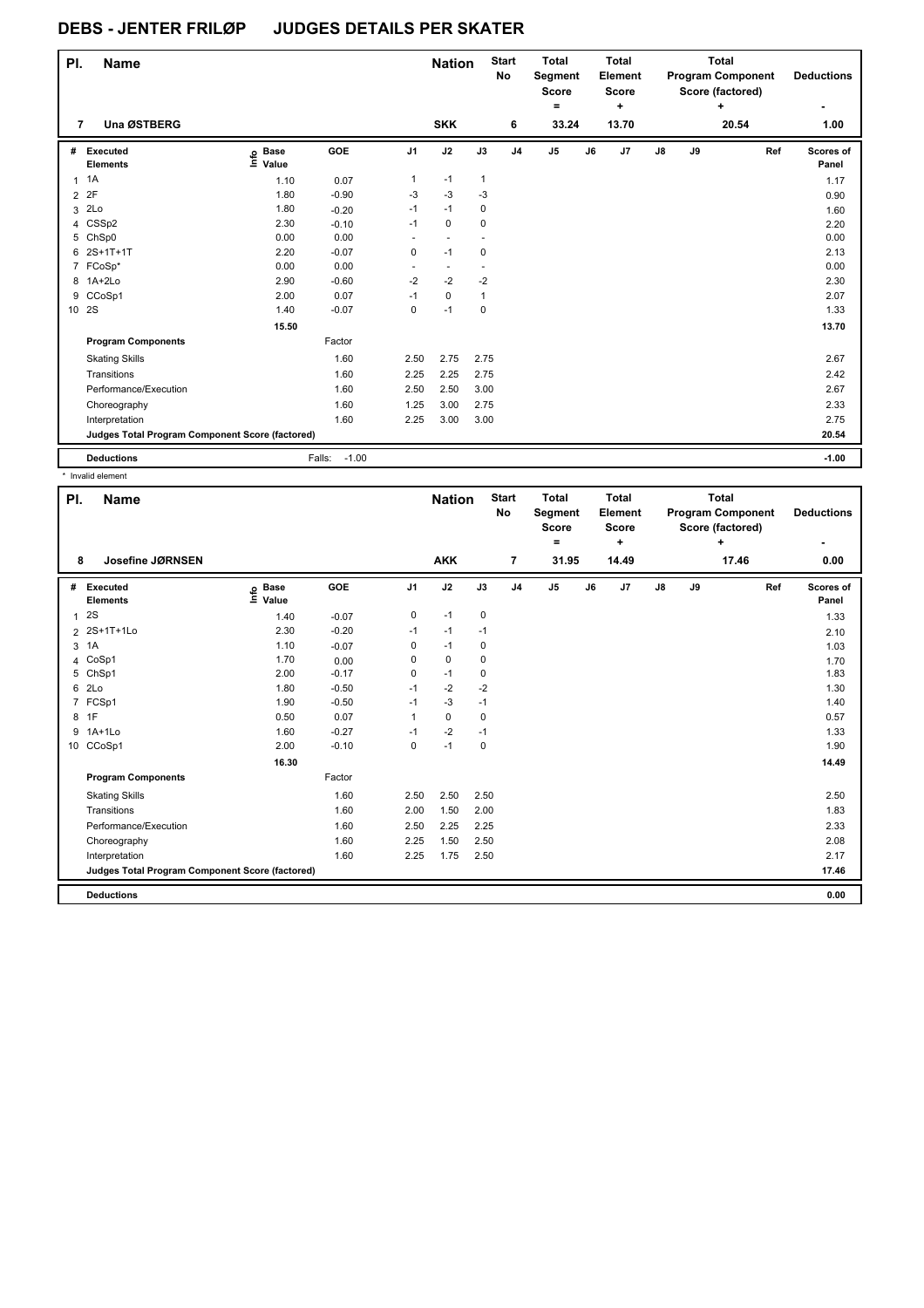| PI.            | <b>Name</b>                                     |                                  |         |                | <b>Nation</b> |             | <b>Start</b><br><b>No</b> | <b>Total</b><br>Segment<br><b>Score</b><br>۰ |    | <b>Total</b><br>Element<br><b>Score</b><br>٠ |    |    | <b>Total</b><br><b>Program Component</b><br>Score (factored)<br>٠ | <b>Deductions</b>         |
|----------------|-------------------------------------------------|----------------------------------|---------|----------------|---------------|-------------|---------------------------|----------------------------------------------|----|----------------------------------------------|----|----|-------------------------------------------------------------------|---------------------------|
| 9              | <b>Camilla S. HANNEVIG</b>                      |                                  |         |                | <b>BKK</b>    |             | $\mathbf{2}$              | 29.67                                        |    | 14.06                                        |    |    | 15.61                                                             | 0.00                      |
| #              | Executed<br><b>Elements</b>                     | <b>Base</b><br>e Base<br>E Value | GOE     | J <sub>1</sub> | J2            | J3          | J <sub>4</sub>            | J <sub>5</sub>                               | J6 | J <sub>7</sub>                               | J8 | J9 | Ref                                                               | <b>Scores of</b><br>Panel |
| 1              | 1A                                              | 1.10                             | 0.00    | 0              | $\mathbf 0$   | $\mathbf 0$ |                           |                                              |    |                                              |    |    |                                                                   | 1.10                      |
|                | 2 1Lo+1Lo                                       | 1.00                             | $-0.17$ | $-2$           | $-1$          | $-2$        |                           |                                              |    |                                              |    |    |                                                                   | 0.83                      |
| 3              | CSSp1                                           | 1.90                             | 0.33    | 1              | $\mathbf 0$   | 1           |                           |                                              |    |                                              |    |    |                                                                   | 2.23                      |
| $\overline{4}$ | 2T<                                             | 1.00                             | $-0.60$ | -3             | $-3$          | $-3$        |                           |                                              |    |                                              |    |    |                                                                   | 0.40                      |
|                | 5 FCSp1                                         | 1.90                             | $-0.60$ | $-2$           | $-2$          | $-2$        |                           |                                              |    |                                              |    |    |                                                                   | 1.30                      |
| 6              | <b>2S</b>                                       | 1.40                             | $-0.13$ | $-1$           | $-1$          | $\mathbf 0$ |                           |                                              |    |                                              |    |    |                                                                   | 1.27                      |
| $\overline{7}$ | 1S+1T+1Lo                                       | 1.30                             | 0.00    | 0              | $\mathbf 0$   | 0           |                           |                                              |    |                                              |    |    |                                                                   | 1.30                      |
|                | 8 ChSp1                                         | 2.00                             | 0.33    | 1              | $\Omega$      | 0           |                           |                                              |    |                                              |    |    |                                                                   | 2.33                      |
|                | 9 1Lz+1Lo                                       | 1.10                             | $-0.10$ | $-1$           | $-1$          | $-1$        |                           |                                              |    |                                              |    |    |                                                                   | 1.00                      |
|                | 10 CCoSp2                                       | 2.50                             | $-0.20$ | $-1$           | $-1$          | $\mathbf 0$ |                           |                                              |    |                                              |    |    |                                                                   | 2.30                      |
|                |                                                 | 15.20                            |         |                |               |             |                           |                                              |    |                                              |    |    |                                                                   | 14.06                     |
|                | <b>Program Components</b>                       |                                  | Factor  |                |               |             |                           |                                              |    |                                              |    |    |                                                                   |                           |
|                | <b>Skating Skills</b>                           |                                  | 1.60    | 2.25           | 2.50          | 2.25        |                           |                                              |    |                                              |    |    |                                                                   | 2.33                      |
|                | Transitions                                     |                                  | 1.60    | 1.50           | 2.00          | 1.50        |                           |                                              |    |                                              |    |    |                                                                   | 1.67                      |
|                | Performance/Execution                           |                                  | 1.60    | 2.00           | 2.25          | 1.50        |                           |                                              |    |                                              |    |    |                                                                   | 1.92                      |
|                | Choreography                                    |                                  | 1.60    | 1.75           | 2.25          | 1.75        |                           |                                              |    |                                              |    |    |                                                                   | 1.92                      |
|                | Interpretation                                  |                                  | 1.60    | 1.75           | 2.50          | 1.50        |                           |                                              |    |                                              |    |    |                                                                   | 1.92                      |
|                | Judges Total Program Component Score (factored) |                                  |         |                |               |             |                           |                                              |    |                                              |    |    |                                                                   | 15.61                     |
|                | <b>Deductions</b>                               |                                  |         |                |               |             |                           |                                              |    |                                              |    |    |                                                                   | 0.00                      |

< Under-rotated jump

| PI. | <b>Name</b>                                     |                             |                   |                | <b>Nation</b> |             | <b>Start</b><br>No | <b>Total</b><br>Segment<br><b>Score</b><br>= |    | <b>Total</b><br>Element<br><b>Score</b><br>٠ |               |    | <b>Total</b><br><b>Program Component</b><br>Score (factored)<br>+ |     | <b>Deductions</b>  |
|-----|-------------------------------------------------|-----------------------------|-------------------|----------------|---------------|-------------|--------------------|----------------------------------------------|----|----------------------------------------------|---------------|----|-------------------------------------------------------------------|-----|--------------------|
| 10  | <b>Emilie JACOBSEN</b>                          |                             |                   |                | <b>SSK</b>    |             | 8                  | 29.27                                        |    | 10.80                                        |               |    | 19.47                                                             |     | 1.00               |
| #   | Executed<br><b>Elements</b>                     | <b>Base</b><br>١ŕ٥<br>Value | GOE               | J <sub>1</sub> | J2            | J3          | J <sub>4</sub>     | J5                                           | J6 | J7                                           | $\mathsf{J}8$ | J9 |                                                                   | Ref | Scores of<br>Panel |
| 1   | 1Lz+2Lo<                                        | 1.90                        | $-0.60$           | $-2$           | $-2$          | $-2$        |                    |                                              |    |                                              |               |    |                                                                   |     | 1.30               |
|     | $2$ 2Lo<                                        | 1.30                        | $-0.70$           | $-2$           | $-2$          | $-3$        |                    |                                              |    |                                              |               |    |                                                                   |     | 0.60               |
| 3   | 1A                                              | 1.10                        | 0.00              | 0              | $\pmb{0}$     | 0           |                    |                                              |    |                                              |               |    |                                                                   |     | 1.10               |
|     | 4 CoSp1                                         | 1.70                        | $-0.60$           | $-2$           | $-2$          | $-2$        |                    |                                              |    |                                              |               |    |                                                                   |     | 1.10               |
|     | 5 ChSp1                                         | 2.00                        | $-0.17$           | 0              | $-1$          | $\mathbf 0$ |                    |                                              |    |                                              |               |    |                                                                   |     | 1.83               |
|     | 6 2F<<+1T                                       | 0.90                        | $-0.23$           | $-2$           | $-3$          | $-2$        |                    |                                              |    |                                              |               |    |                                                                   |     | 0.67               |
|     | 7 FCSp1                                         | 1.90                        | $-0.60$           | $-2$           | $-2$          | $-2$        |                    |                                              |    |                                              |               |    |                                                                   |     | 1.30               |
|     | 8 2S+1Lo                                        | 1.90                        | $-0.60$           | $-3$           | $-3$          | $-3$        |                    |                                              |    |                                              |               |    |                                                                   |     | 1.30               |
|     | $9$ 2S <<                                       | 0.40                        | $-0.30$           | $-3$           | $-3$          | $-3$        |                    |                                              |    |                                              |               |    |                                                                   |     | 0.10               |
|     | 10 CCoSp1                                       | 2.00                        | $-0.50$           | $-1$           | $-2$          | -2          |                    |                                              |    |                                              |               |    |                                                                   |     | 1.50               |
|     |                                                 | 15.10                       |                   |                |               |             |                    |                                              |    |                                              |               |    |                                                                   |     | 10.80              |
|     | <b>Program Components</b>                       |                             | Factor            |                |               |             |                    |                                              |    |                                              |               |    |                                                                   |     |                    |
|     | <b>Skating Skills</b>                           |                             | 1.60              | 3.00           | 3.00          | 2.75        |                    |                                              |    |                                              |               |    |                                                                   |     | 2.92               |
|     | Transitions                                     |                             | 1.60              | 2.50           | 2.25          | 2.50        |                    |                                              |    |                                              |               |    |                                                                   |     | 2.42               |
|     | Performance/Execution                           |                             | 1.60              | 1.50           | 1.00          | 1.75        |                    |                                              |    |                                              |               |    |                                                                   |     | 1.42               |
|     | Choreography                                    |                             | 1.60              | 2.75           | 3.00          | 2.75        |                    |                                              |    |                                              |               |    |                                                                   |     | 2.83               |
|     | Interpretation                                  |                             | 1.60              | 3.00           | 2.50          | 2.25        |                    |                                              |    |                                              |               |    |                                                                   |     | 2.58               |
|     | Judges Total Program Component Score (factored) |                             |                   |                |               |             |                    |                                              |    |                                              |               |    |                                                                   |     | 19.47              |
|     | <b>Deductions</b>                               |                             | $-1.00$<br>Falls: |                |               |             |                    |                                              |    |                                              |               |    |                                                                   |     | $-1.00$            |
|     | < Under-rotated jumn << Downgraded jumn         |                             |                   |                |               |             |                    |                                              |    |                                              |               |    |                                                                   |     |                    |

< Under-rotated jump << Downgraded jump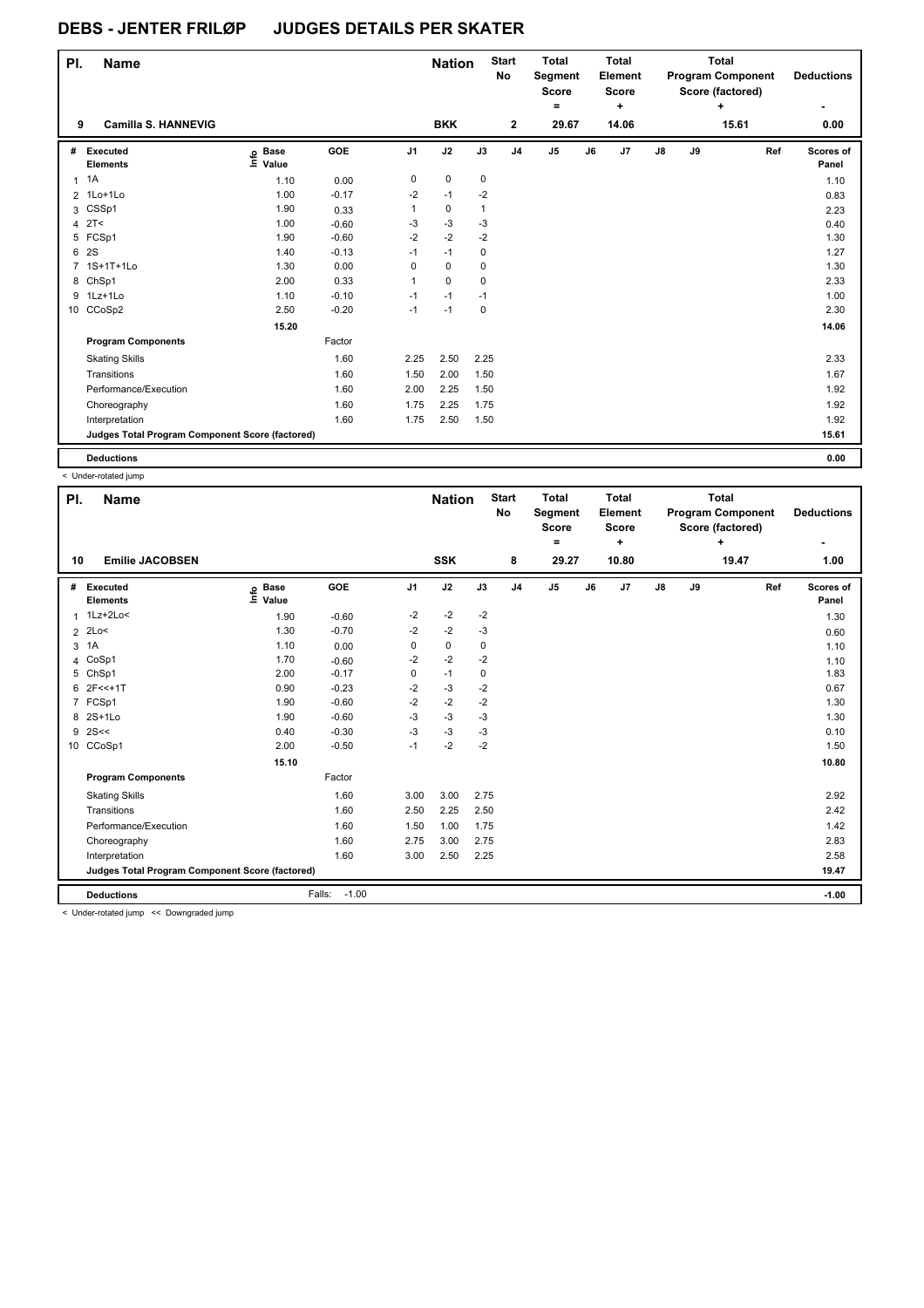| PI.            | <b>Name</b>                                     |                   |                   |                | <b>Nation</b> |           | <b>Start</b><br>No | <b>Total</b><br>Segment<br><b>Score</b><br>= |    | <b>Total</b><br>Element<br><b>Score</b><br>٠ |    |    | <b>Total</b><br><b>Program Component</b><br>Score (factored)<br>٠ | <b>Deductions</b>  |
|----------------|-------------------------------------------------|-------------------|-------------------|----------------|---------------|-----------|--------------------|----------------------------------------------|----|----------------------------------------------|----|----|-------------------------------------------------------------------|--------------------|
| 11             | <b>Vilja KLAUSEN</b>                            |                   |                   |                | <b>TT</b>     |           | 4                  | 24.87                                        |    | 12.27                                        |    |    | 13.60                                                             | 1.00               |
| #              | Executed<br><b>Elements</b>                     | e Base<br>E Value | GOE               | J <sub>1</sub> | J2            | J3        | J <sub>4</sub>     | J <sub>5</sub>                               | J6 | J7                                           | J8 | J9 | Ref                                                               | Scores of<br>Panel |
| 1              | 2Lo+SEQ                                         | 1.44              | $-0.70$           | $-2$           | $-3$          | $-2$      |                    |                                              |    |                                              |    |    |                                                                   | 0.74               |
| $\overline{2}$ | 2F                                              | 1.80              | $-0.90$           | $-3$           | $-3$          | $-3$      |                    |                                              |    |                                              |    |    |                                                                   | 0.90               |
| 3              | $2S+1T$                                         | 1.80              | $-0.27$           | $-1$           | $-2$          | $-1$      |                    |                                              |    |                                              |    |    |                                                                   | 1.53               |
|                | 4 FCSp1                                         | 1.90              | $-0.60$           | $-2$           | $-2$          | $-2$      |                    |                                              |    |                                              |    |    |                                                                   | 1.30               |
| 5              | 1A                                              | 1.10              | $-0.07$           | 0              | $-1$          | $\pmb{0}$ |                    |                                              |    |                                              |    |    |                                                                   | 1.03               |
| 6              | 1Lz+1Lo+1T                                      | 1.50              | $-0.03$           | 0              | $-1$          | 0         |                    |                                              |    |                                              |    |    |                                                                   | 1.47               |
| 7              | ChSp1                                           | 2.00              | $-0.33$           | 0              | $-1$          | $-1$      |                    |                                              |    |                                              |    |    |                                                                   | 1.67               |
| 8              | CCoSp1                                          | 2.00              | $-0.60$           | $-2$           | $-2$          | $-2$      |                    |                                              |    |                                              |    |    |                                                                   | 1.40               |
| 9              | 2S                                              | 1.40              | $-0.27$           | $-1$           | $-2$          | $-1$      |                    |                                              |    |                                              |    |    |                                                                   | 1.13               |
|                | 10 CoSp1                                        | 1.70              | $-0.60$           | $-2$           | $-2$          | $-2$      |                    |                                              |    |                                              |    |    |                                                                   | 1.10               |
|                |                                                 | 16.64             |                   |                |               |           |                    |                                              |    |                                              |    |    |                                                                   | 12.27              |
|                | <b>Program Components</b>                       |                   | Factor            |                |               |           |                    |                                              |    |                                              |    |    |                                                                   |                    |
|                | <b>Skating Skills</b>                           |                   | 1.60              | 2.00           | 2.25          | 1.75      |                    |                                              |    |                                              |    |    |                                                                   | 2.00               |
|                | Transitions                                     |                   | 1.60              | 2.00           | 1.50          | 1.25      |                    |                                              |    |                                              |    |    |                                                                   | 1.58               |
|                | Performance/Execution                           |                   | 1.60              | 2.00           | 1.75          | 1.25      |                    |                                              |    |                                              |    |    |                                                                   | 1.67               |
|                | Choreography                                    |                   | 1.60              | 2.25           | 1.50          | 1.50      |                    |                                              |    |                                              |    |    |                                                                   | 1.75               |
|                | Interpretation                                  |                   | 1.60              | 1.75           | 1.50          | 1.25      |                    |                                              |    |                                              |    |    |                                                                   | 1.50               |
|                | Judges Total Program Component Score (factored) |                   |                   |                |               |           |                    |                                              |    |                                              |    |    |                                                                   | 13.60              |
|                | <b>Deductions</b>                               |                   | $-1.00$<br>Falls: |                |               |           |                    |                                              |    |                                              |    |    |                                                                   | $-1.00$            |

| <b>BKK</b><br>12.40<br><b>Sigridur STEFANSDOTTIR</b><br>20.50<br>9.10<br>1.00<br>12<br>1<br>GOE<br>J2<br>J3<br>J <sub>5</sub><br>$\mathsf{J}8$<br>J9<br>J <sub>1</sub><br>J <sub>4</sub><br>J6<br>J7<br>Ref<br>Executed<br><b>Base</b><br>Scores of<br>#<br>١nf٥<br>Value<br>Panel<br><b>Elements</b><br>1F<br>$\mathbf 0$<br>$\mathbf 0$<br>0<br>0.50<br>0.00<br>0.50<br>1<br>2.00<br>$-0.33$<br>ChSp1<br>$-1$<br>$-1$<br>0<br>1.67<br>2<br>FSSp1<br>2.00<br>$-2$<br>$-2$<br>$-2$<br>$-0.60$<br>3<br>1.40<br>$-3$<br>2Lo<<<br>-3<br>$-3$<br>0.50<br>$-0.30$<br>0.20<br>4<br>$-3$<br>$-3$<br>5 2S<<+1Lo<br>0.90<br>$-0.30$<br>$-3$<br>0.60<br>$-0.30$<br>$-3$<br>$-3$<br>$-3$<br>2Lo<<+SEQ<br>0.40<br>0.10<br>6<br>SSp1<br>1.30<br>$-0.30$<br>$-1$<br>$-1$<br>1.00<br>$\overline{7}$<br>$-1$<br>$-2$<br>1A+1Lo+1Lo<br>2.10<br>$-0.27$<br>$-1$<br>1.83<br>$-1$<br>8<br>$-3$<br>2T<<<br>$-0.30$<br>$-3$<br>$-3$<br>0.40<br>0.10<br>9<br>2.00<br>$-0.30$<br>$-1$<br>CCoSp1<br>$-1$<br>$-1$<br>1.70<br>10<br>12.10<br>9.10<br><b>Program Components</b><br>Factor<br>2.00<br>1.60<br>1.75<br>1.50<br><b>Skating Skills</b><br>1.75<br>1.60<br>1.50<br>1.75<br>1.50<br>1.58<br>Transitions<br>Performance/Execution<br>1.25<br>1.25<br>1.60<br>1.25<br>1.25<br>1.75<br>1.75<br>1.60<br>1.75<br>1.75<br>Choreography<br>1.60<br>1.50<br>Interpretation<br>1.25<br>1.50<br>1.42<br>12.40<br>Judges Total Program Component Score (factored)<br>$-1.00$<br><b>Deductions</b><br>$-1.00$<br>Falls: | PI. | <b>Name</b> |  | <b>Nation</b> | <b>Start</b><br>No | <b>Total</b><br>Segment<br><b>Score</b><br>٠ | <b>Total</b><br>Element<br><b>Score</b><br>÷ |  | <b>Total</b><br><b>Program Component</b><br>Score (factored)<br>÷ | <b>Deductions</b> |
|-------------------------------------------------------------------------------------------------------------------------------------------------------------------------------------------------------------------------------------------------------------------------------------------------------------------------------------------------------------------------------------------------------------------------------------------------------------------------------------------------------------------------------------------------------------------------------------------------------------------------------------------------------------------------------------------------------------------------------------------------------------------------------------------------------------------------------------------------------------------------------------------------------------------------------------------------------------------------------------------------------------------------------------------------------------------------------------------------------------------------------------------------------------------------------------------------------------------------------------------------------------------------------------------------------------------------------------------------------------------------------------------------------------------------------------------------------------------------------------------|-----|-------------|--|---------------|--------------------|----------------------------------------------|----------------------------------------------|--|-------------------------------------------------------------------|-------------------|
|                                                                                                                                                                                                                                                                                                                                                                                                                                                                                                                                                                                                                                                                                                                                                                                                                                                                                                                                                                                                                                                                                                                                                                                                                                                                                                                                                                                                                                                                                           |     |             |  |               |                    |                                              |                                              |  |                                                                   |                   |
|                                                                                                                                                                                                                                                                                                                                                                                                                                                                                                                                                                                                                                                                                                                                                                                                                                                                                                                                                                                                                                                                                                                                                                                                                                                                                                                                                                                                                                                                                           |     |             |  |               |                    |                                              |                                              |  |                                                                   |                   |
|                                                                                                                                                                                                                                                                                                                                                                                                                                                                                                                                                                                                                                                                                                                                                                                                                                                                                                                                                                                                                                                                                                                                                                                                                                                                                                                                                                                                                                                                                           |     |             |  |               |                    |                                              |                                              |  |                                                                   |                   |
|                                                                                                                                                                                                                                                                                                                                                                                                                                                                                                                                                                                                                                                                                                                                                                                                                                                                                                                                                                                                                                                                                                                                                                                                                                                                                                                                                                                                                                                                                           |     |             |  |               |                    |                                              |                                              |  |                                                                   |                   |
|                                                                                                                                                                                                                                                                                                                                                                                                                                                                                                                                                                                                                                                                                                                                                                                                                                                                                                                                                                                                                                                                                                                                                                                                                                                                                                                                                                                                                                                                                           |     |             |  |               |                    |                                              |                                              |  |                                                                   |                   |
|                                                                                                                                                                                                                                                                                                                                                                                                                                                                                                                                                                                                                                                                                                                                                                                                                                                                                                                                                                                                                                                                                                                                                                                                                                                                                                                                                                                                                                                                                           |     |             |  |               |                    |                                              |                                              |  |                                                                   |                   |
|                                                                                                                                                                                                                                                                                                                                                                                                                                                                                                                                                                                                                                                                                                                                                                                                                                                                                                                                                                                                                                                                                                                                                                                                                                                                                                                                                                                                                                                                                           |     |             |  |               |                    |                                              |                                              |  |                                                                   |                   |
|                                                                                                                                                                                                                                                                                                                                                                                                                                                                                                                                                                                                                                                                                                                                                                                                                                                                                                                                                                                                                                                                                                                                                                                                                                                                                                                                                                                                                                                                                           |     |             |  |               |                    |                                              |                                              |  |                                                                   |                   |
|                                                                                                                                                                                                                                                                                                                                                                                                                                                                                                                                                                                                                                                                                                                                                                                                                                                                                                                                                                                                                                                                                                                                                                                                                                                                                                                                                                                                                                                                                           |     |             |  |               |                    |                                              |                                              |  |                                                                   |                   |
|                                                                                                                                                                                                                                                                                                                                                                                                                                                                                                                                                                                                                                                                                                                                                                                                                                                                                                                                                                                                                                                                                                                                                                                                                                                                                                                                                                                                                                                                                           |     |             |  |               |                    |                                              |                                              |  |                                                                   |                   |
|                                                                                                                                                                                                                                                                                                                                                                                                                                                                                                                                                                                                                                                                                                                                                                                                                                                                                                                                                                                                                                                                                                                                                                                                                                                                                                                                                                                                                                                                                           |     |             |  |               |                    |                                              |                                              |  |                                                                   |                   |
|                                                                                                                                                                                                                                                                                                                                                                                                                                                                                                                                                                                                                                                                                                                                                                                                                                                                                                                                                                                                                                                                                                                                                                                                                                                                                                                                                                                                                                                                                           |     |             |  |               |                    |                                              |                                              |  |                                                                   |                   |
|                                                                                                                                                                                                                                                                                                                                                                                                                                                                                                                                                                                                                                                                                                                                                                                                                                                                                                                                                                                                                                                                                                                                                                                                                                                                                                                                                                                                                                                                                           |     |             |  |               |                    |                                              |                                              |  |                                                                   |                   |
|                                                                                                                                                                                                                                                                                                                                                                                                                                                                                                                                                                                                                                                                                                                                                                                                                                                                                                                                                                                                                                                                                                                                                                                                                                                                                                                                                                                                                                                                                           |     |             |  |               |                    |                                              |                                              |  |                                                                   |                   |
|                                                                                                                                                                                                                                                                                                                                                                                                                                                                                                                                                                                                                                                                                                                                                                                                                                                                                                                                                                                                                                                                                                                                                                                                                                                                                                                                                                                                                                                                                           |     |             |  |               |                    |                                              |                                              |  |                                                                   |                   |
|                                                                                                                                                                                                                                                                                                                                                                                                                                                                                                                                                                                                                                                                                                                                                                                                                                                                                                                                                                                                                                                                                                                                                                                                                                                                                                                                                                                                                                                                                           |     |             |  |               |                    |                                              |                                              |  |                                                                   |                   |
|                                                                                                                                                                                                                                                                                                                                                                                                                                                                                                                                                                                                                                                                                                                                                                                                                                                                                                                                                                                                                                                                                                                                                                                                                                                                                                                                                                                                                                                                                           |     |             |  |               |                    |                                              |                                              |  |                                                                   |                   |
|                                                                                                                                                                                                                                                                                                                                                                                                                                                                                                                                                                                                                                                                                                                                                                                                                                                                                                                                                                                                                                                                                                                                                                                                                                                                                                                                                                                                                                                                                           |     |             |  |               |                    |                                              |                                              |  |                                                                   |                   |
|                                                                                                                                                                                                                                                                                                                                                                                                                                                                                                                                                                                                                                                                                                                                                                                                                                                                                                                                                                                                                                                                                                                                                                                                                                                                                                                                                                                                                                                                                           |     |             |  |               |                    |                                              |                                              |  |                                                                   |                   |
|                                                                                                                                                                                                                                                                                                                                                                                                                                                                                                                                                                                                                                                                                                                                                                                                                                                                                                                                                                                                                                                                                                                                                                                                                                                                                                                                                                                                                                                                                           |     |             |  |               |                    |                                              |                                              |  |                                                                   |                   |
|                                                                                                                                                                                                                                                                                                                                                                                                                                                                                                                                                                                                                                                                                                                                                                                                                                                                                                                                                                                                                                                                                                                                                                                                                                                                                                                                                                                                                                                                                           |     |             |  |               |                    |                                              |                                              |  |                                                                   |                   |
|                                                                                                                                                                                                                                                                                                                                                                                                                                                                                                                                                                                                                                                                                                                                                                                                                                                                                                                                                                                                                                                                                                                                                                                                                                                                                                                                                                                                                                                                                           |     |             |  |               |                    |                                              |                                              |  |                                                                   |                   |

<< Downgraded jump